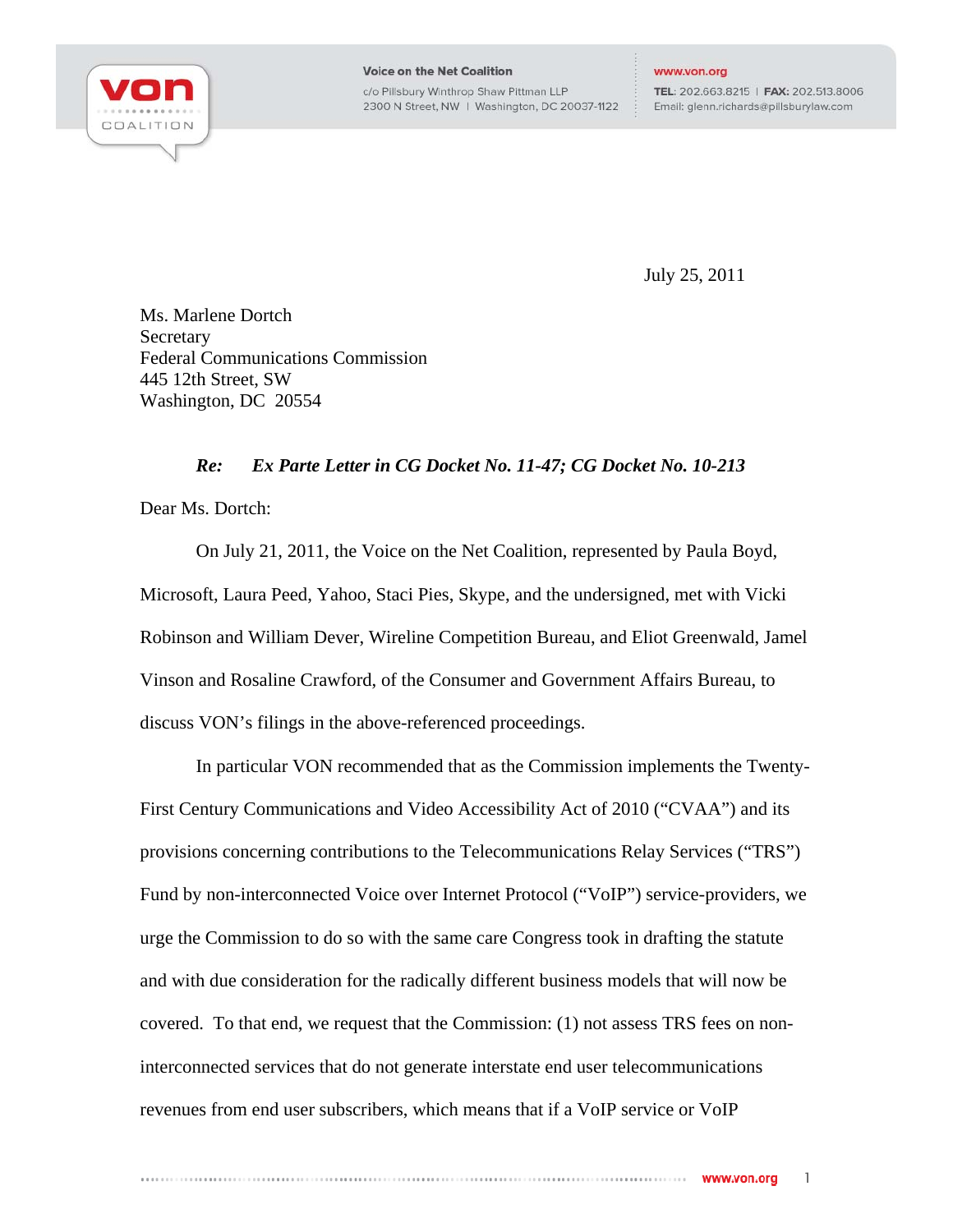

application is offered for free, then no TRS fee would be assessed; (2) not require VoIP providers to disaggregate non-interconnected VoIP services from other services that are offered for a fee; (3) not assess TRS fees on services that receive waivers under Title 1 of CVAA; and, (4) require non-interconnected VoIP providers subject to TRS fees to report their revenue in Block 5, rather than Block 4, of FCC Form 499-A to avoid any misunderstanding about the classification of such services. Where the FCC assesses TRS fees it should: establish a *de minimis* threshold for paying TRS fees to avoid burdening a promising technology that has the potential to provide meaningful utility at very low cost to traditional users of telecommunications and video relay services; and avoid policies that result in "double taxation" with the service provider paying two or more TRS fees. If the FCC feels it needs more time to establish appropriate guidelines for the assessment of TRS fees including the establishment of *de minimis* thresholds, it should consider these issues in a Notice of Inquiry or Further Notice of Proposed Rulemaking.

#### **Non-Interconnected VoIP Services That do not Generate Interstate End User Revenues Should not be Subject to TRS Fees.**

The current TRS Fund system reflects traditional telephone technology and a contribution model where fees are based on a percentage of interstate end user revenues for specified services. In directing the Commission to subject providers of noninterconnected services to obligations "that are consistent with and comparable to the obligations of other contributors,"<sup>1</sup> Congress recognized that non-interconnected VoIP services are based on new technologies that use fundamentally different business models

 1 Twenty-First Century Communications and Video Accessibility Act of 2010, Pub. L. No. 111-260, § 103(b), 124 Stat. 2751, 2755 (2010) (to be codified at 47 U.S.C. § 616).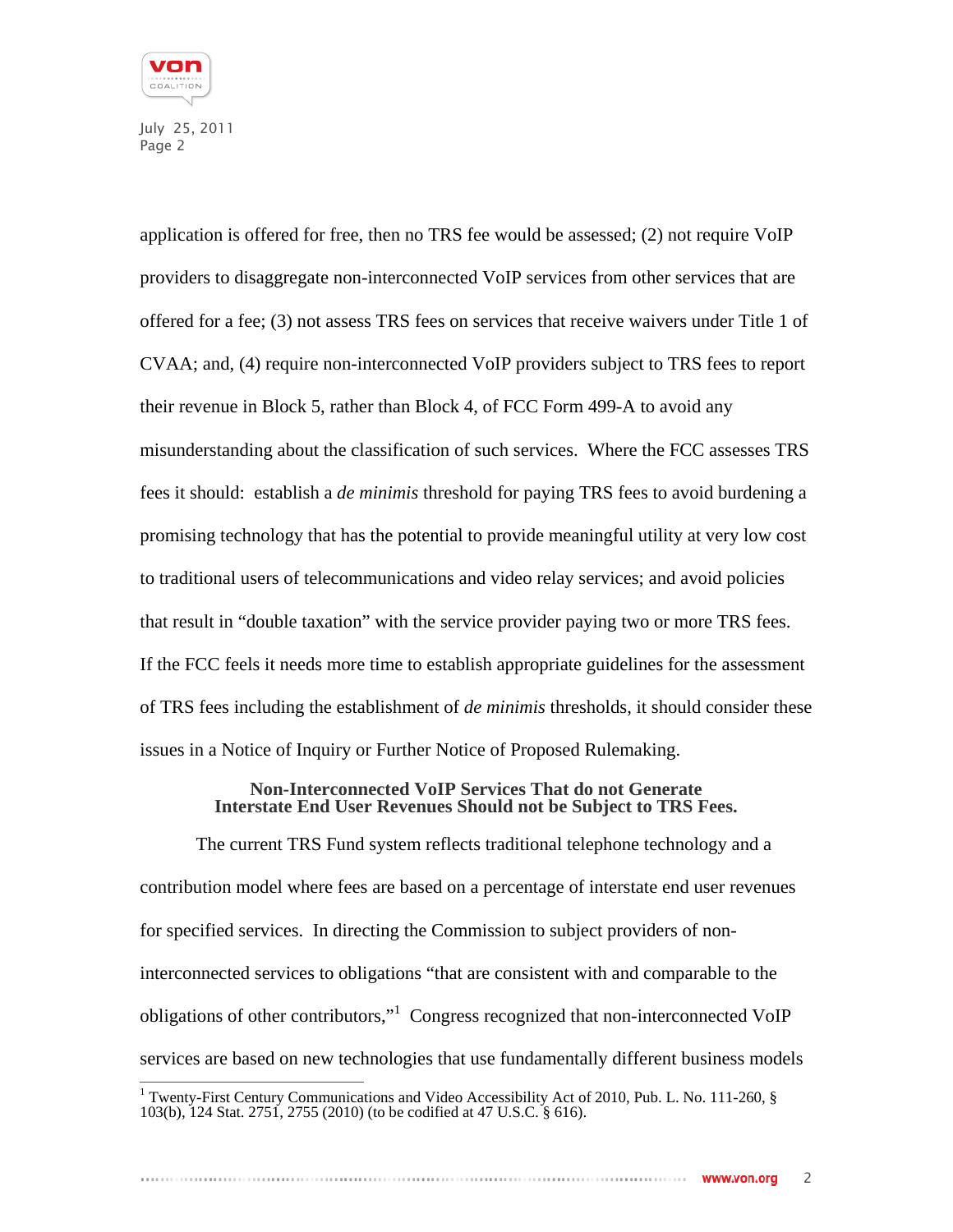

that frequently generate no end user revenues for the service being provided. Recognizing these profound differences from traditional offerings, Congress directed the Commission to take into account "whether such services are offered free to the public" when establishing contribution requirements for non-interconnected VoIP providers.<sup>2</sup>

The proposal that best meets these statutory criteria is one that: requires only those non-interconnected VoIP providers who have interstate telecommunications end user revenues to contribute to the TRS Fund; establishes a *de minimis* threshold for eligible VoIP revenues;<sup>3</sup> and refrains from requiring end users who already pay for broadband which includes a TRS fee to contribute to the TRS Fund.<sup>4</sup> This formula, which tracks the current rules for calculating TRS contributions, means that if a provider's end user subscription revenues from the VoIP services are zero then its TRS fees would be zero.<sup>5</sup>

This outcome is fully consistent with the statutory criteria set forth by Congress. Section 103 requires the Commission to establish a system such that the contribution from non-interconnected VoIP providers is "*comparable to* the obligations of other

<sup>&</sup>lt;sup>2</sup> S. Rep. No. 111-386, at 6 (2010); H.R. Rep. No. 111-563, at 23 (2010).<br><sup>3</sup> The Commission should establish a *de minimis* threshold by examining the non-interconnected VoIP market and could consult other thresholds that it has utilized in the USF area. For example, the FCC Form 499-A has a *de minimis* exemption for telecommunications providers from contributing to USF if their annual USF contribution would be less than \$10,000. This would exempt any carrier with annual revenue less than \$69,444.44 using the FCC's current USF contribution factor of 14.4% for the third quarter of 2011. See http://transition.fcc.gov/Forms/Form499-A/499a-2011.pdf<br><sup>4</sup> Carriers already have a duty under the current system to avoid the "double taxation" of their customers on

TRS and USF and would be able to take on this responsibility in the non-interconnected context as well if the functionality is an application on a device they support.<br>The Commission should also consider whether a company's implementation costs for the collection and

payment of the TRS fee is more than the amount of the TRS fees that will be remitted, then the company should be exempt from having to pay TRS fee. Implementation costs would include changes to billing and collection systems, as well as the additional personnel required to remit the TRS fee. The Commission should bear in mind that many non-interconnected VoIP providers are not today regulated by the Commission.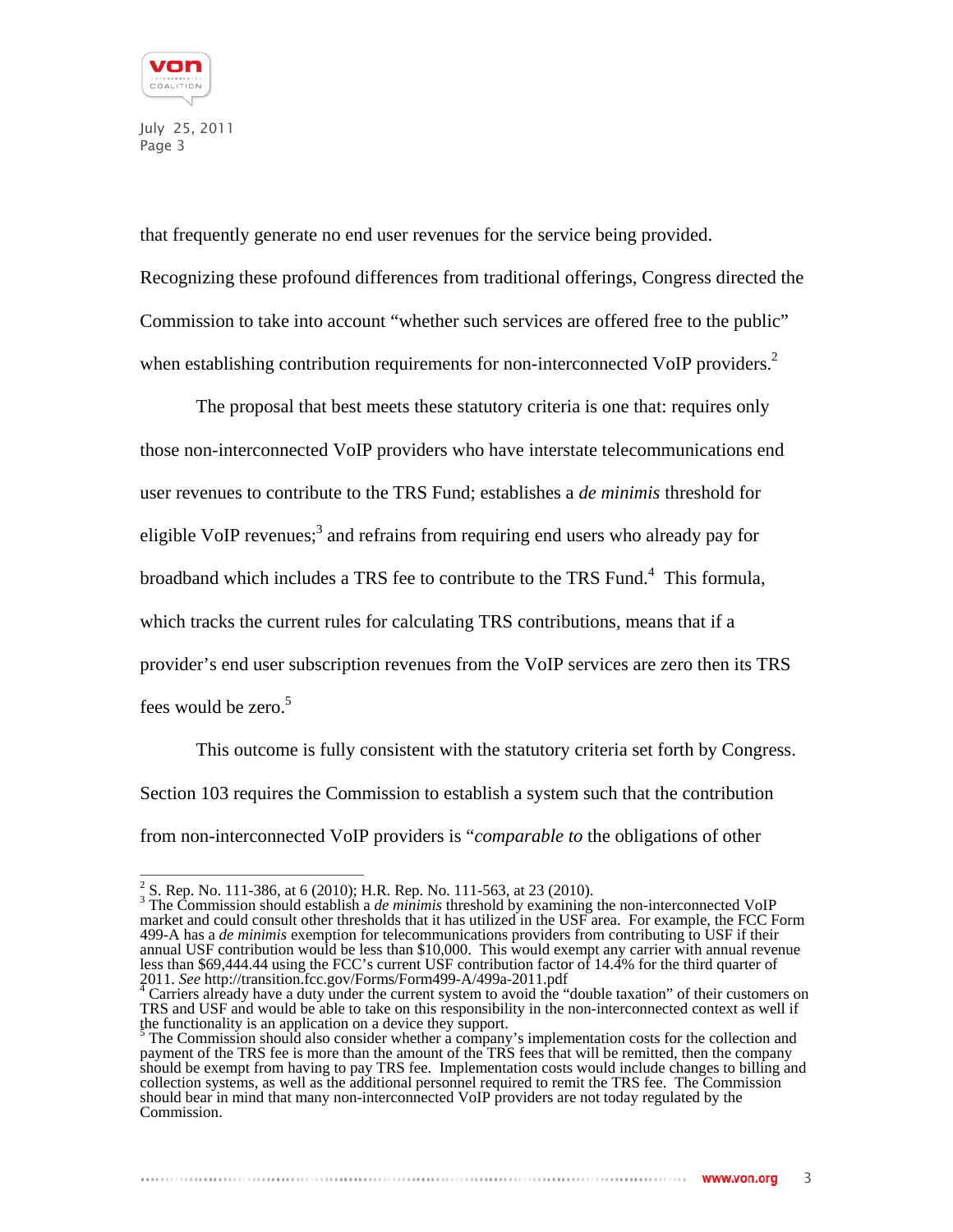

contributors to such Fund." The apples-to-apples inquiry that yields comparability is an examination of the interstate end user telecommunications revenues of two providers (or classes of providers) to determine the absolute level of end user interstate revenue and then impose a similar percentage charge. In this exercise, if a VoIP provider has zero interstate revenues from the VoIP services, then its TRS obligation is zero. That outcome is fair and reasonable by any measure. A TRS fee is an example of an excise tax -- a fee imposed, usually on a percentage basis, on the revenue gained from the sale of a particular good or service. If an entity did not collect revenue from the sale of specific goods or services, then it has no tax obligation.

### **FCC Should Not Mandate Disaggregation and Payment of TRS Fees for a VoIP Service That is Part of a Suite of Unrelated Paid Services.**

The FCC should not require providers of service offerings to disaggregate noninterconnected VoIP services and remit TRS fees where the VoIP service is part of a suite of other products or services that are offered for a fee. Under this approach, if the provider offers its services, including VoIP applications, in combination with a suite of services that generate revenue, such as video games or other entertainment features, then that provider's TRS Fund contribution would be zero. $6$ 

Though it may be true that some non-interconnected VoIP providers have other revenue streams and some of those revenues may be remotely related to the VoIP service, other service providers offer products and services that are more closely tied to their VoIP service offerings. For example, many cable companies offer interconnected VoIP,

<sup>&</sup>lt;sup>6</sup> In addition, a free VoIP application that is included within a bundle or suite of services on which an end user USF fee is assessed should not also be assessed a TRS fee.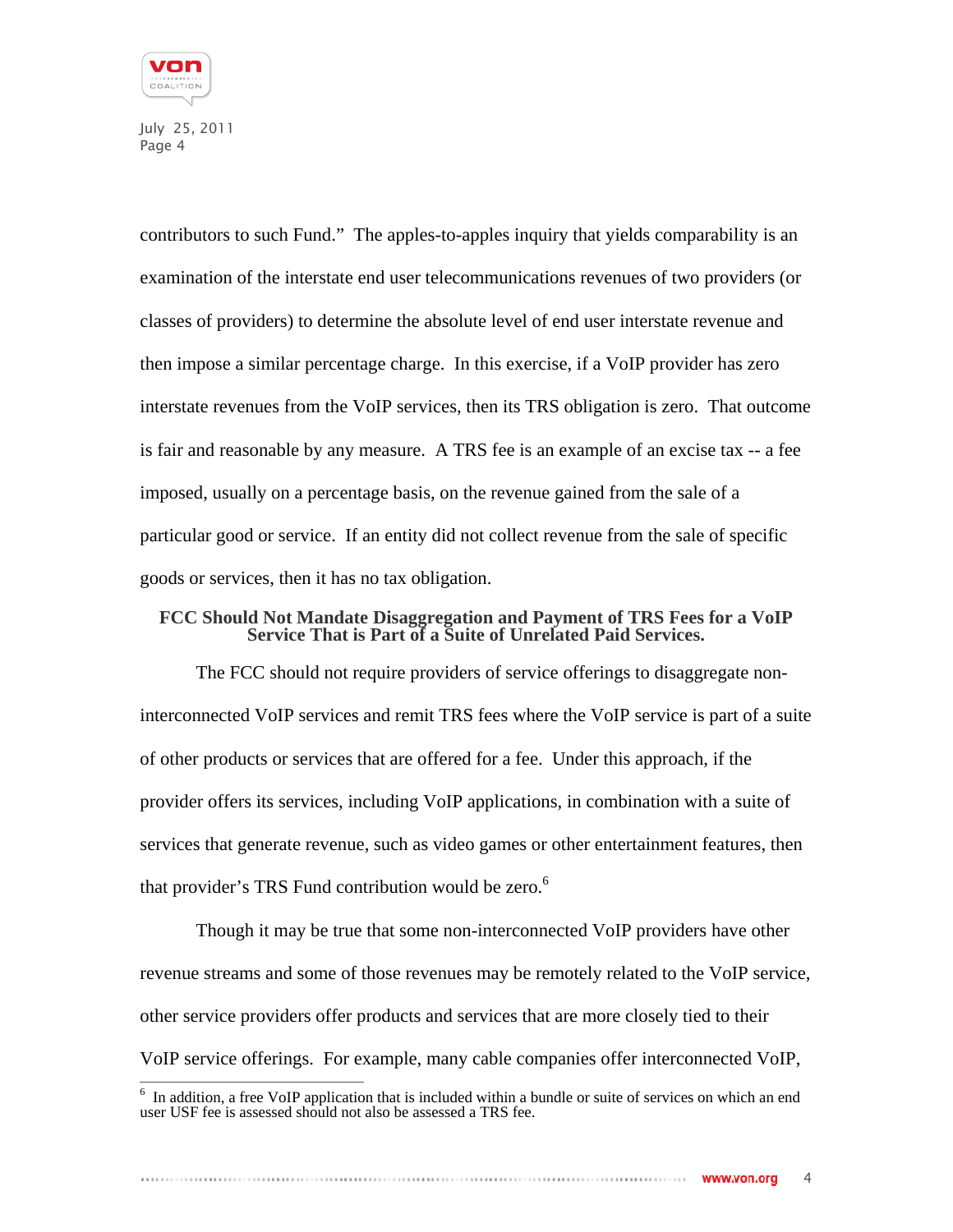

but they also gain substantial revenues from end users from services such as multichannel video services, leasing of set-top boxes, program rentals via video-on-demand, broadband connections, etc., that are related to their VoIP offering in that they travel over the same connection. Yet Congress did not suggest that these other revenues should be assessed in determining TRS obligations, or that revenues from the full bundle of services should be considered. Similarly, the FCC should not require providers to disaggregate VoIP service from a bundle of services for the purpose of imposing a TRS fee.

The proposal to impose a TRS fee on only the end user interstate revenues received by a non-interconnected VoIP provider and to not require disaggregation of revenues related to VoIP services meets the statutory criteria set forth by Congress, and also has significant policy benefits. First, this approach is easy to administer by businesses and the Commission because neither non-interconnected VoIP providers nor the Commission need to apply complicated formulas or otherwise attempt to disaggregate revenues attributable to VoIP services when such services are offered in combination with non-VoIP services, such as Internet-based customer services, video games, and other entertainment features. Establishing a system that is fair and easy to administer is especially important given that the TRS Fund historically has been the subject of millions of dollars of fraud, waste, and abuse.<sup>7</sup> In a similar vein of promoting efficiency, the

 <sup>7</sup> *See, e.g*., Majority Staff Report Prepared for the Use of the Committee on Energy and Commerce, U.S. House of Representatives, 111th Cong., *Deception and Distrust: The Federal Communications Commission under Chairman Kevin J. Martin* (Dec. 2008), *available at*  http://gallyprotest.org/deception\_and\_distrust.\_searchable\_version.pdf; United States Department of Justice, *Twenty-six Charged in Nationwide Scheme To Defraud the FCC's Video Relay Service Program*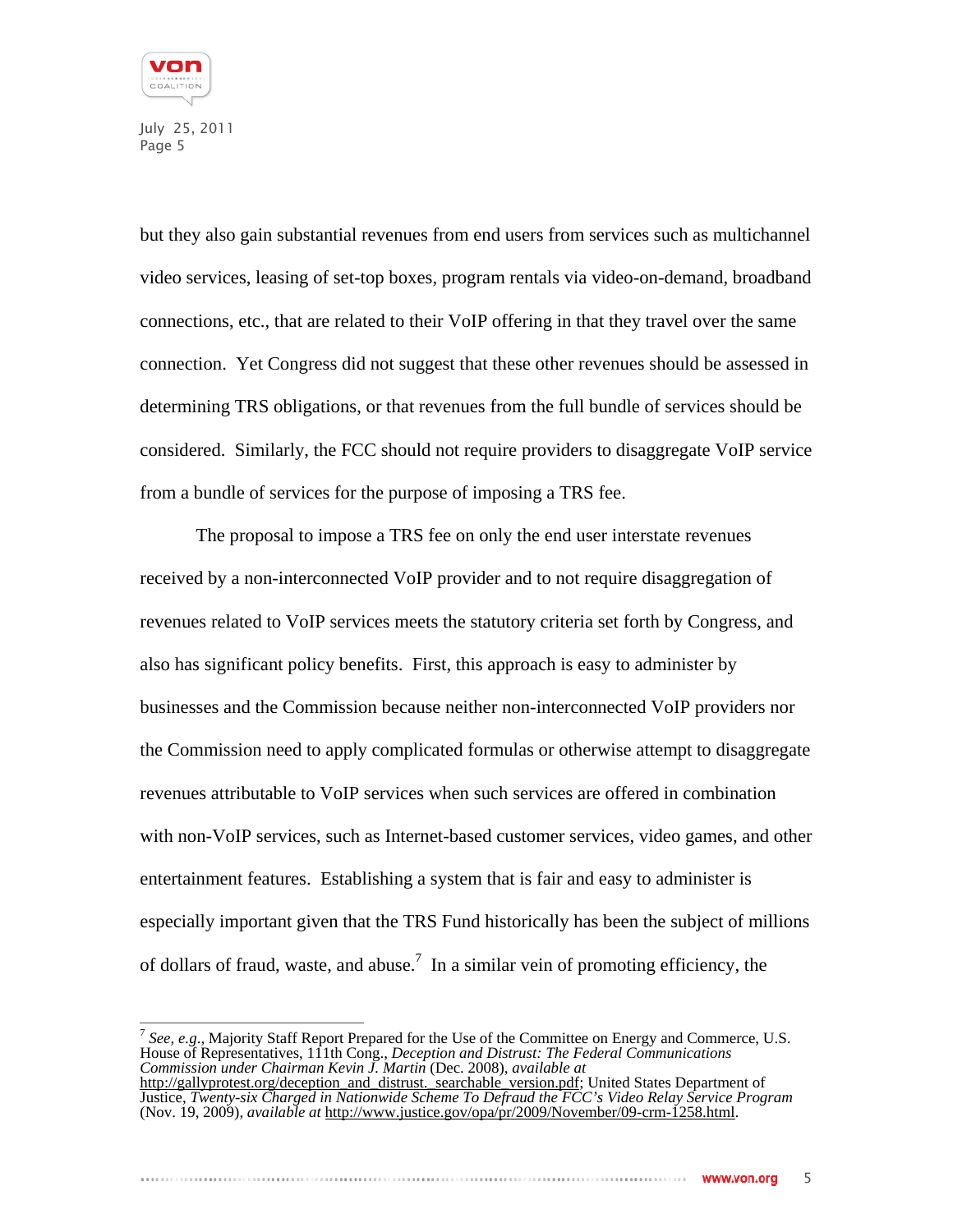

Commission should establish a *de minimus* level below which a provider does not have to contribute to the program. That approach has worked with traditional telecommunications services and should be utilized here.

Second, this proposal does not impede the use and development of new business models and technologies, nor does it distort consumer behavior. The American public, including people with disabilities, have benefited greatly from the explosive growth of free non-interconnected VoIP services over the last several years. Requiring providers of free non-interconnected VoIP services, including VoIP applications, to pay into the TRS Fund based on revenues from sources other than interstate end user revenues, such as advertising or other services not covered by the CVAA, is not only contrary to the statutory requirements, but also would force a number of companies to either exit the market or begin charging for their services. These charges would encourage consumers to move to alternative communications platforms, such as email and instant messaging services, that are not subject to the TRS Fund contribution requirements and that, therefore, can continue to be offered to the public for free. The end result would be less choice and higher costs for American consumers.

Third, this proposal ensures that any financial burden on non-interconnected VoIP providers is proportionate to the use of the TRS Fund by end users of non-interconnected VoIP services. Under Section 716 of the CVAA, non-interconnected VoIP services must be accessible to and usable by people with disabilities, if achievable.<sup>8</sup> People with

 $8\overline{47 \text{ U.S.C. } } 617(a)(1), (b)(1).$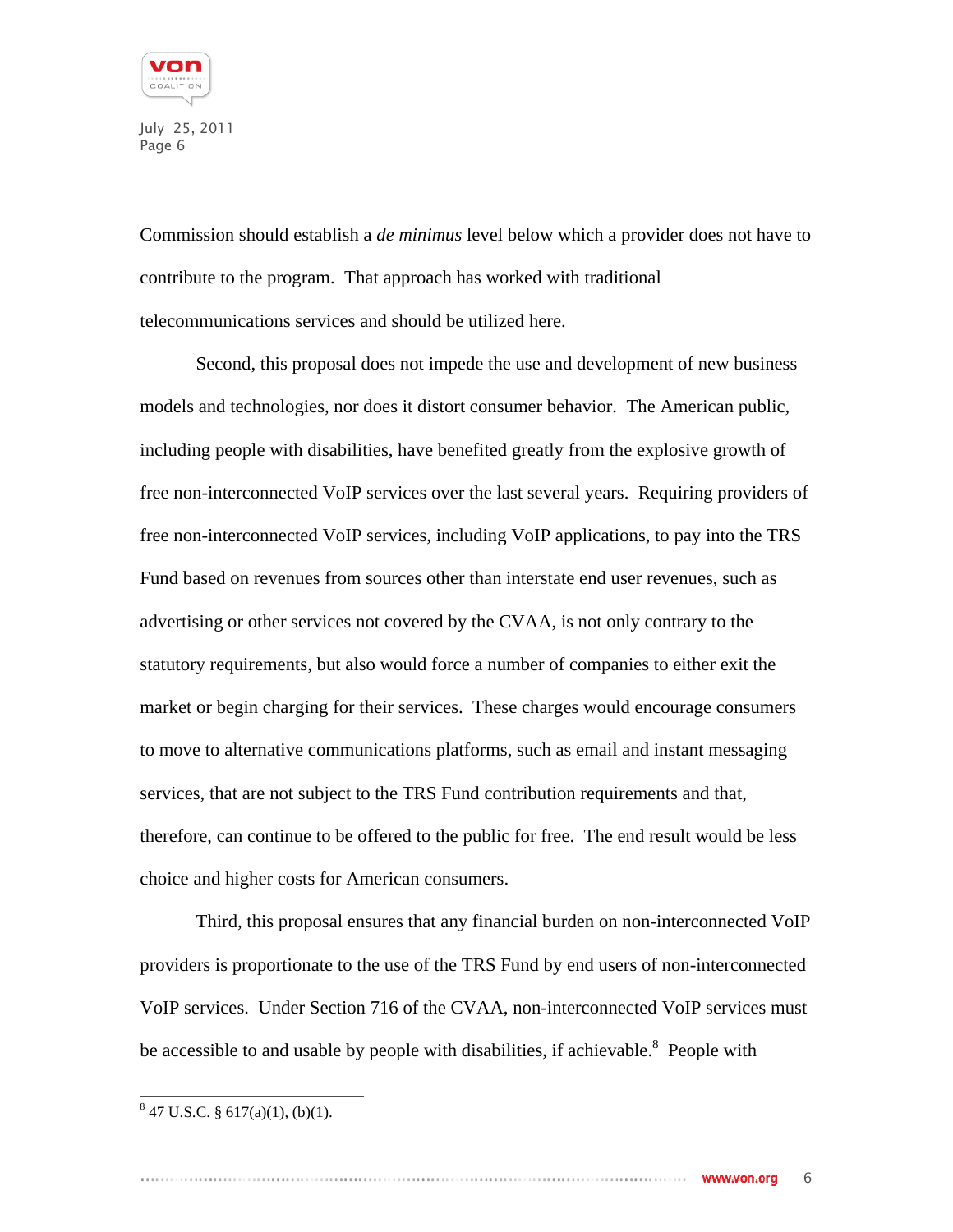

disabilities generally do not use their non-interconnected VoIP service to connect to TRS services, however. Consequently, requiring contributions for non-interconnected VoIP to the TRS Fund based on revenues from sources other than interstate end user revenues would, in effect, tax people to pay for TRS services that they do not use.

To the extent more time is needed to define de minimus thresholds to protect innovation, the FCC may determine that it would be best to consider those issues in greater detail in a Notice of Inquiry or Further Notice of Proposed Rulemaking.

# **FCC Should Not Assess TRS Fees on Services That Receive Waivers Under Title 1 of the CVAA.**

If the provider of a VoIP application or suite obtains an FCC waiver under Title I of the CVAA for its service and that service is not determined to be an Advanced Communications Service, then the TRS fee should not apply. A waiver confirms that any offering of a non-interconnected VoIP service is insubstantial and not sufficient to result in the imposition of accessibility regulation on the underlying services. Imposing TRS fees on such an offering is likely to adversely impact innovation and the growth of these products and the implementation of incidental or supplemental non-interconnected VoIP services in a bundle of other offerings.

Moreover, as stated previously, it remains contrary to the statutory requirements to assess a TRS obligation on something other than the end user interstate telecommunications revenues of the provider. Thus, if a VoIP provider or VoIP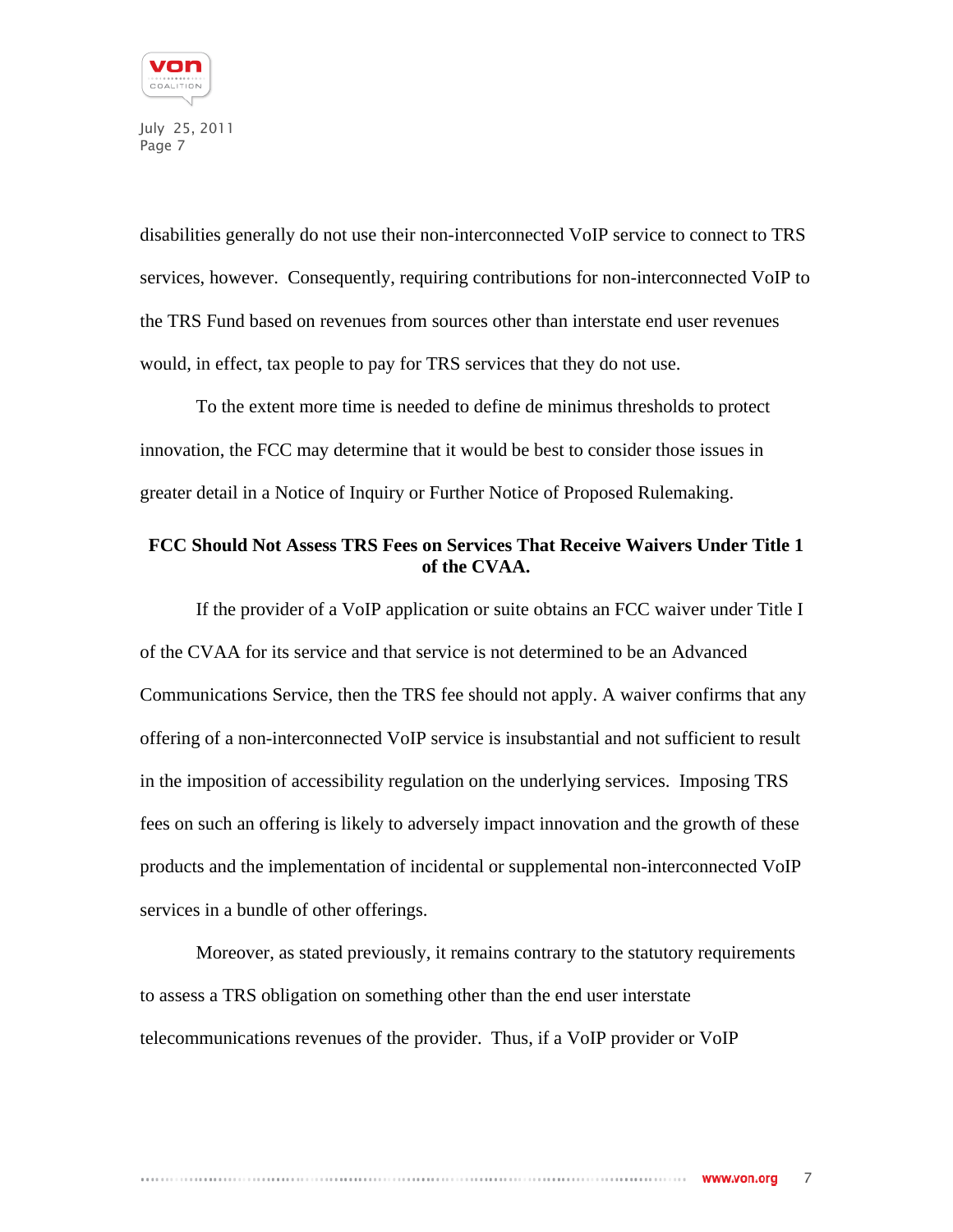

application provider does not generate revenue from an end user, then no TRS fee should apply.

### **Interstate End User Revenues for Non-Interconnected VoIP Services Should Be Reported in Block 5 of FCC Form 499-A.**

In the Notice of Proposed Rulemaking, the Commission proposes "to require noninterconnected VoIP services to report their interstate end user revenues as 'telecommunications revenues' on the FCC Form 499-A."<sup>9</sup> We appreciate the Commission's clarification that such reporting "would in no way prejudge issues concerning the appropriate regulatory classification of VoIP services" and its reassurance that the Wireline Competition Bureau ("WTB") will revise the form in the future to account for the expansion of the Act's requirements to non-interconnected VoIP. However, we request that the Commission alter its proposal so that non-interconnected VoIP providers can report their revenues in Block 5, Line 510 of Form 499-A, which is used to report the total for the additional revenue breakouts, rather than in Block 4.

As the Commission knows well, when it expanded the Universal Service Fund to include interconnected VoIP providers, a number of state governments and public utility commissions used the fact that such providers are required to file Form 499-A to argue that interconnected VoIP providers should be subject to various state rules and regulations governing telecommunications services.<sup>10</sup> Reporting revenues for noninterconnected VoIP as "additional revenue" in Block 5 in the interim before the WTB is

 9 NPRM, ¶ 19. <sup>10</sup> *See, e.g*., California Public Utilities Commission, *Order Instituting Rulemaking on the Commission's Own Motion To Require Interconnected Voice Over Internet Protocol Service Providers To Contribute To the Support of California's Public Purpose Programs*, Rulemaking 11-01-008, 2011 WL 731937 (Cal. P.U.C. Jan. 13, 2011).